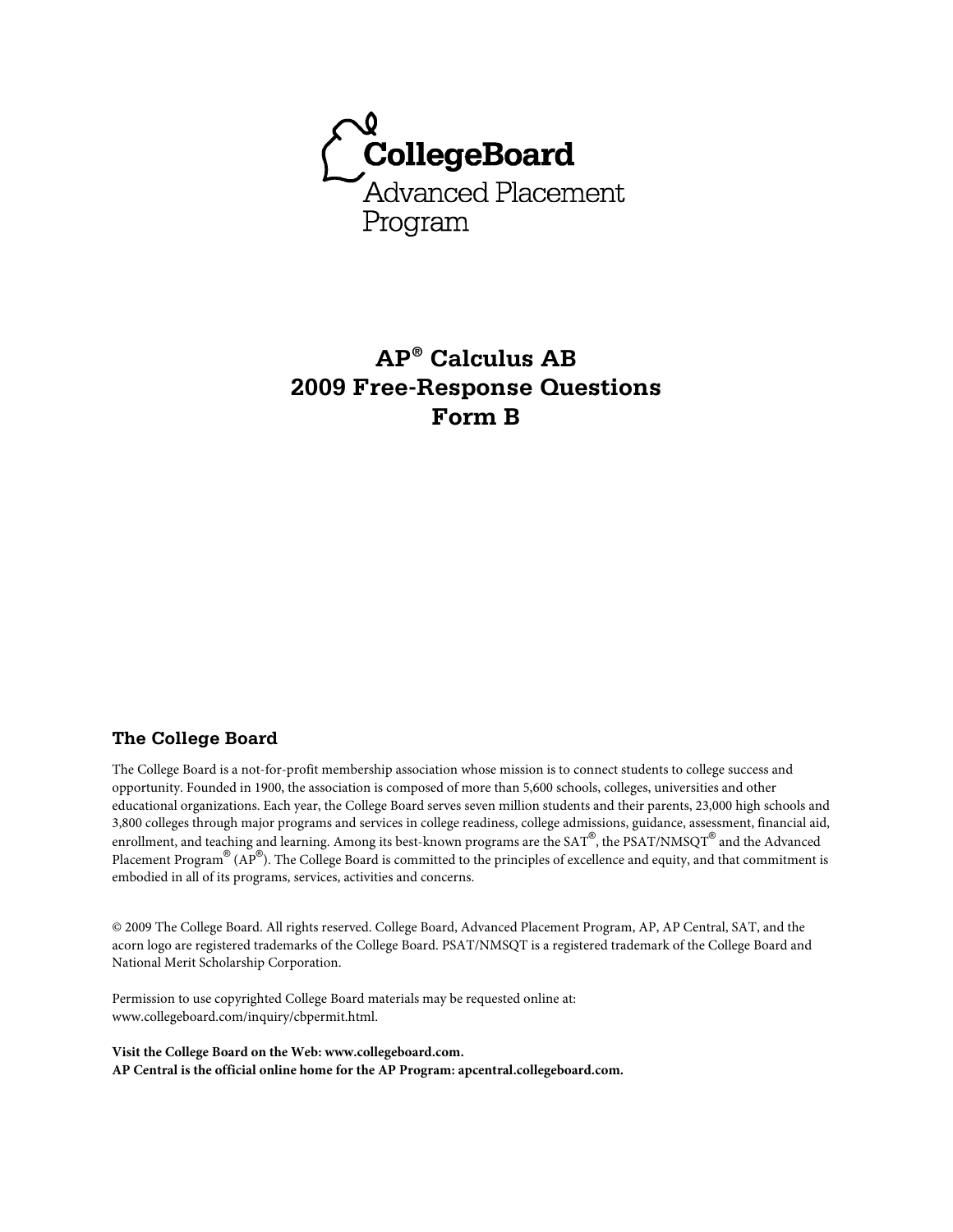# **CALCULUS AB SECTION II, Part A Time—45 minutes Number of problems—3**

#### **A graphing calculator is required for some problems or parts of problems.**

1. At a certain height, a tree trunk has a circular cross section. The radius  $R(t)$  of that cross section grows at a rate modeled by the function

$$
\frac{dR}{dt} = \frac{1}{16} \left( 3 + \sin(t^2) \right)
$$
 centimeters per year

for  $0 \le t \le 3$ , where time *t* is measured in years. At time  $t = 0$ , the radius is 6 centimeters. The area of the cross section at time  $t$  is denoted by  $A(t)$ .

- (a) Write an expression, involving an integral, for the radius  $R(t)$  for  $0 \le t \le 3$ . Use your expression to find  $R(3)$ .
- (b) Find the rate at which the cross-sectional area  $A(t)$  is increasing at time  $t = 3$  years. Indicate units of measure.
- (c) Evaluate  $\int_0^3 A'(t) dt$ . Using appropriate units, interpret the meaning of that integral in terms of crosssectional area.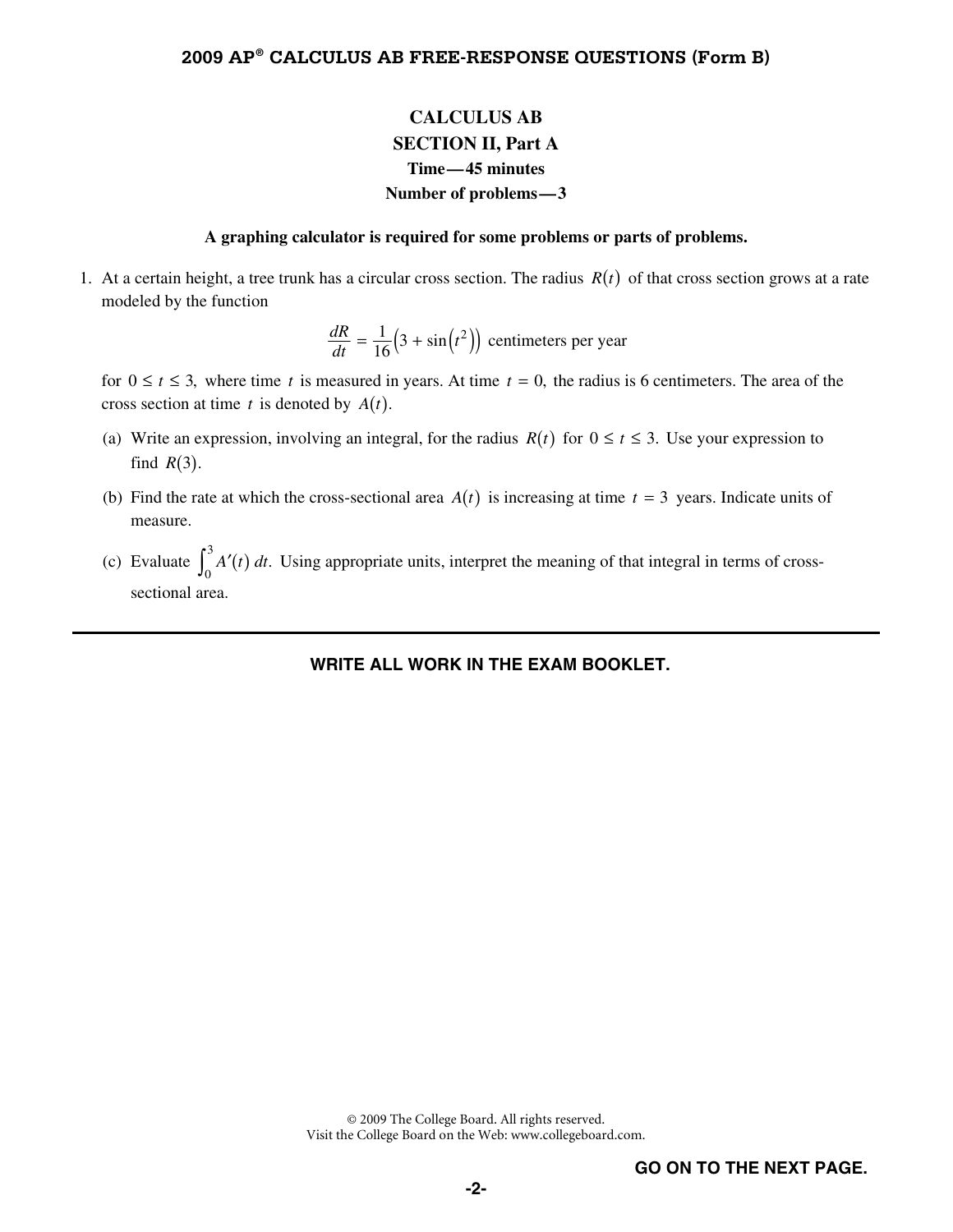### **2009 AP® CALCULUS AB FREE-RESPONSE QUESTIONS (Form B)**

 2. A storm washed away sand from a beach, causing the edge of the water to get closer to a nearby road. The rate at which the distance between the road and the edge of the water was changing during the storm is modeled by  $f(t) = \sqrt{t} + \cos t - 3$  meters per hour, *t* hours after the storm began. The edge of the water was 35 meters from

the road when the storm began, and the storm lasted 5 hours. The derivative of  $f(t)$  is  $f'(t) = \frac{1}{2\sqrt{t}} - \sin t$ .

- (a) What was the distance between the road and the edge of the water at the end of the storm?
- (b) Using correct units, interpret the value  $f'(4) = 1.007$  in terms of the distance between the road and the edge of the water.
- (c) At what time during the 5 hours of the storm was the distance between the road and the edge of the water decreasing most rapidly? Justify your answer.
- (d) After the storm, a machine pumped sand back onto the beach so that the distance between the road and the edge of the water was growing at a rate of  $g(p)$  meters per day, where p is the number of days since pumping began. Write an equation involving an integral expression whose solution would give the number of days that sand must be pumped to restore the original distance between the road and the edge of the water.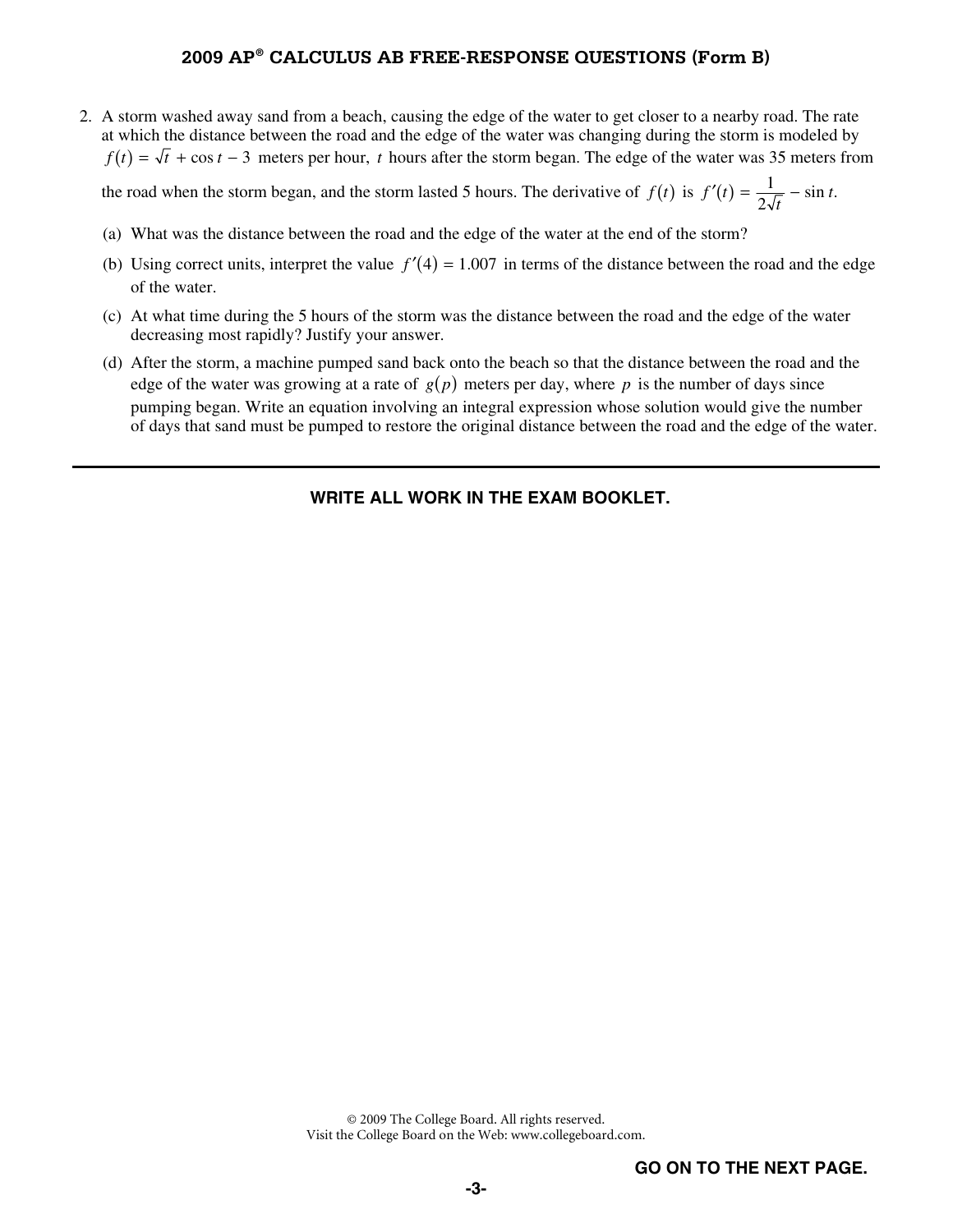

Graph of  $f$ 

- 3. A continuous function f is defined on the closed interval  $-4 \le x \le 6$ . The graph of f consists of a line segment and a curve that is tangent to the *x*-axis at  $x = 3$ , as shown in the figure above. On the interval  $0 < x < 6$ , the function *f* is twice differentiable, with  $f''(x) > 0$ .
	- (a) Is f differentiable at  $x = 0$ ? Use the definition of the derivative with one-sided limits to justify your answer.
	- (b) For how many values of  $a, -4 \le a < 6$ , is the average rate of change of f on the interval [a, 6] equal to 0 ? Give a reason for your answer.
	- (c) Is there a value of  $a, -4 \le a < 6$ , for which the Mean Value Theorem, applied to the interval [a, 6], guarantees a value *c*,  $a < c < 6$ , at which  $f'(c) = \frac{1}{3}$ ? Justify your answer.
	- (d) The function *g* is defined by  $g(x) = \int_0^x f(t) dt$  for  $-4 \le x \le 6$ . On what intervals contained in [-4, 6] is the graph of *g* concave up? Explain your reasoning.

#### **WRITE ALL WORK IN THE EXAM BOOKLET.**

#### **END OF PART A OF SECTION II**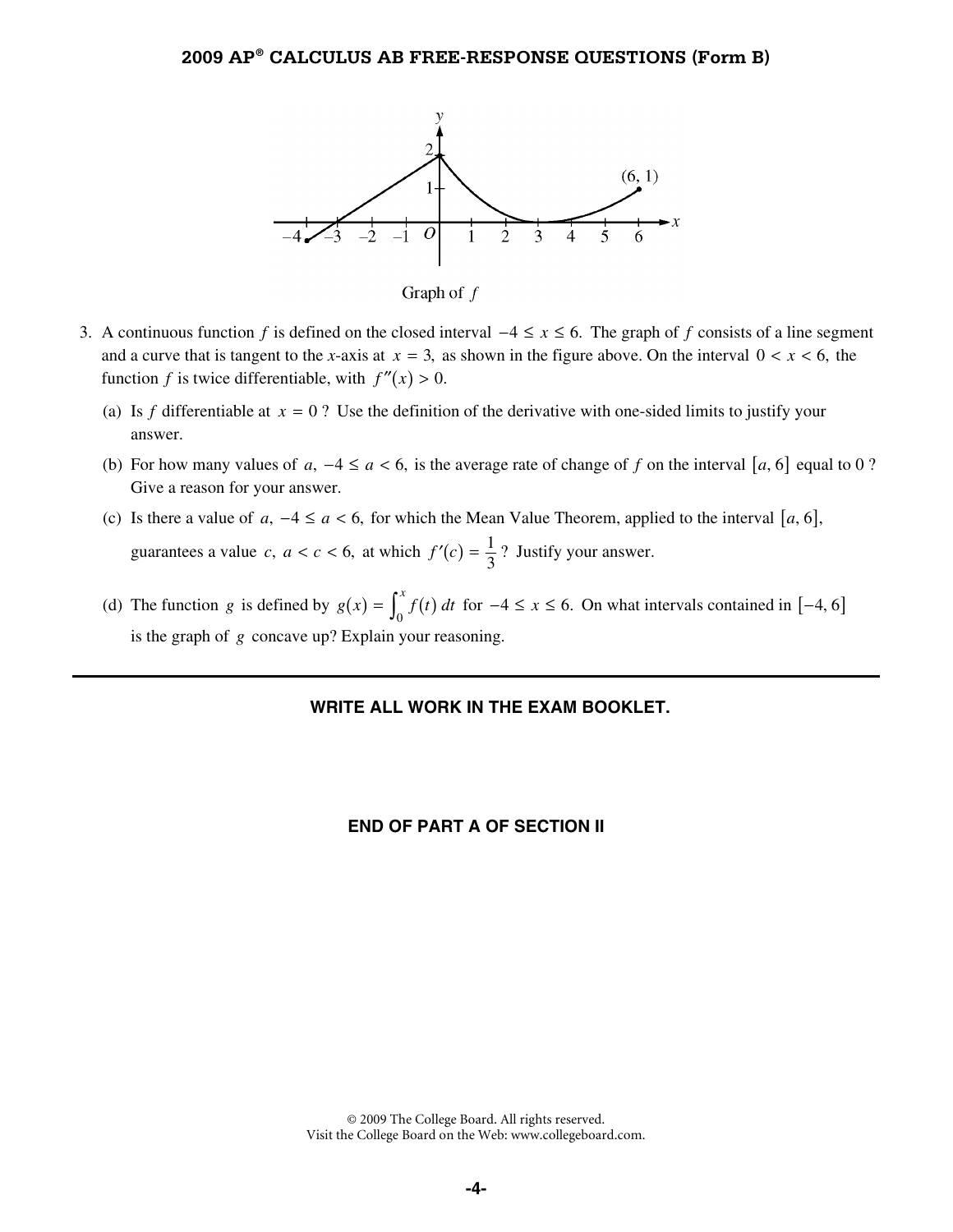# **CALCULUS AB SECTION II, Part B Time—45 minutes Number of problems—3**

**No calculator is allowed for these problems.** 



- 4. Let *R* be the region bounded by the graphs of  $y = \sqrt{x}$  and  $y = \frac{x}{2}$ , as shown in the figure above.
	- (a) Find the area of *R*.
	- (b) The region *R* is the base of a solid. For this solid, the cross sections perpendicular to the *x*-axis are squares. Find the volume of this solid.
	- (c) Write, but do not evaluate, an integral expression for the volume of the solid generated when *R* is rotated about the horizontal line  $y = 2$ .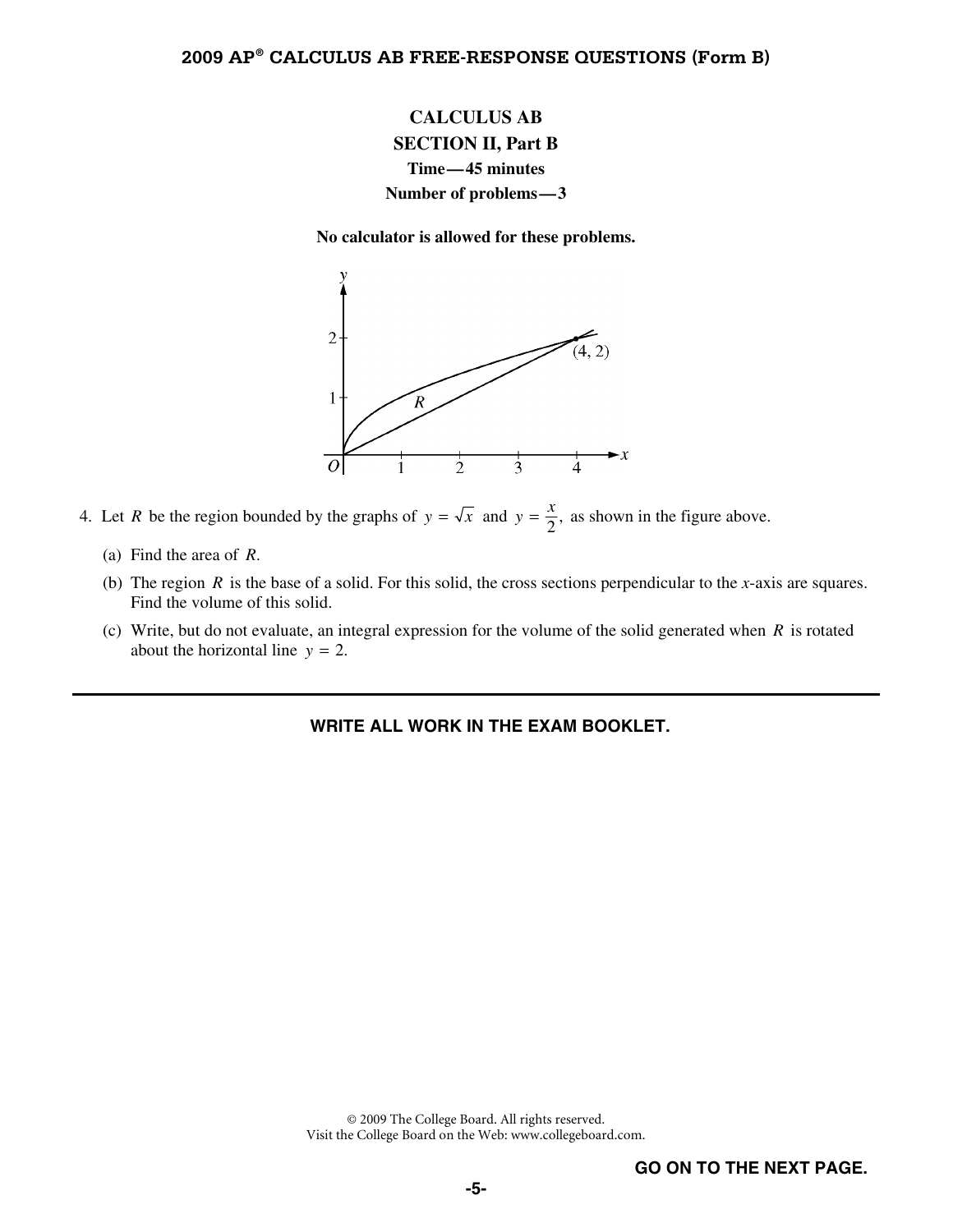

Graph of  $f'$ 

- 5. Let *f* be a twice-differentiable function defined on the interval  $-1.2 < x < 3.2$  with  $f(1) = 2$ . The graph of *f'*, the derivative of *f*, is shown above. The graph of *f'* crosses the *x*-axis at  $x = -1$  and  $x = 3$  and has a horizontal tangent at  $x = 2$ . Let *g* be the function given by  $g(x) = e^{f(x)}$ .
	- (a) Write an equation for the line tangent to the graph of  $g$  at  $x = 1$ .
	- (b) For  $-1.2 < x < 3.2$ , find all values of x at which g has a local maximum. Justify your answer.
	- (c) The second derivative of *g* is  $g''(x) = e^{f(x)} \left[ (f'(x))^2 + f''(x) \right]$ . Is  $g''(-1)$  positive, negative, or zero? Justify your answer.
	- (d) Find the average rate of change of  $g'$ , the derivative of  $g$ , over the interval [1, 3].